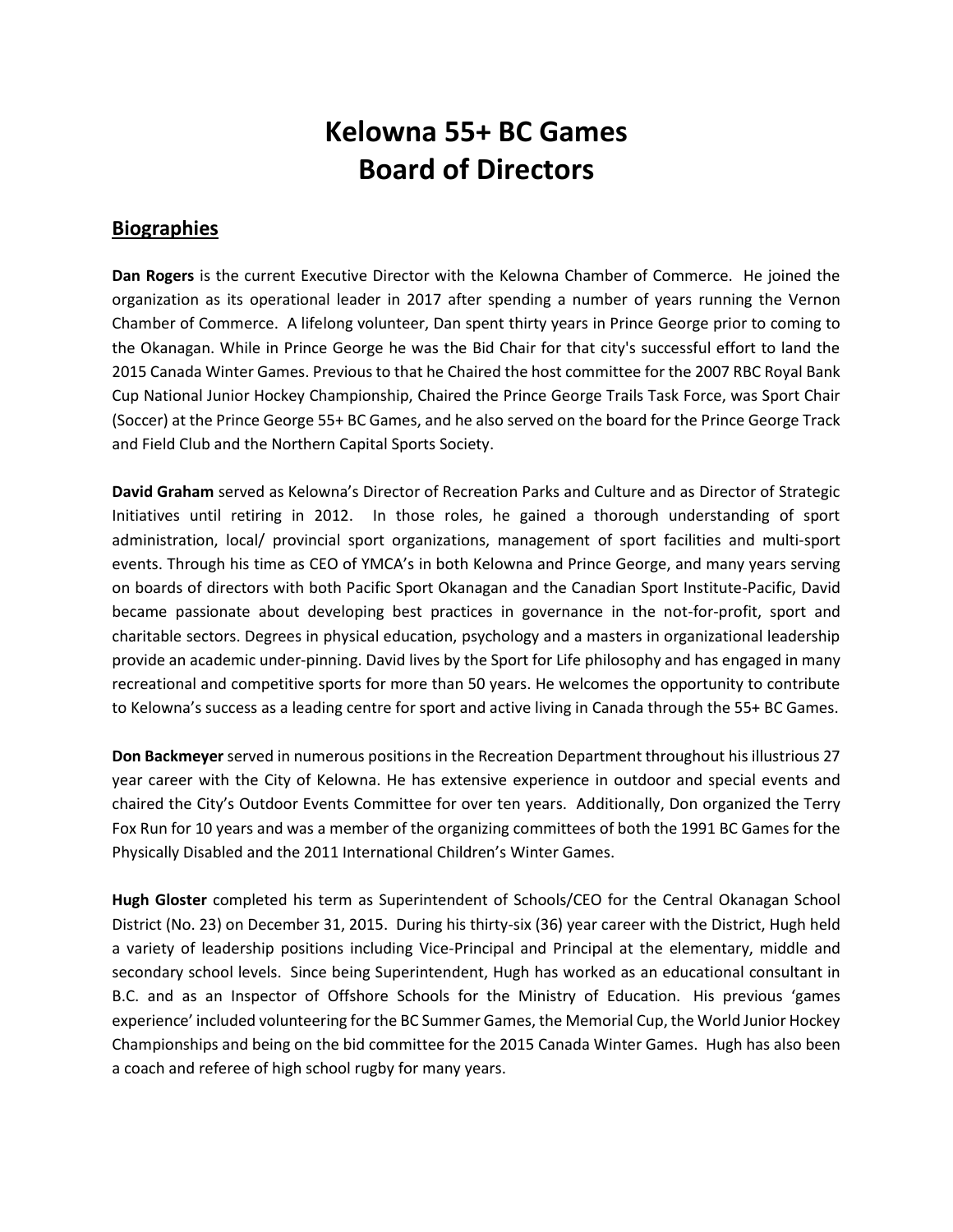**Keith Grayston** has over 35 years of experience in the financial industry. He worked as a professional accountant with the City of Kelowna for 25 years, retiring in 2015 as the Director of Finance. Outside of the finance world , Keith has had a lifetime interest in almost all sports and is currently involved with golf, cycling, skiing and curling. The 55+ BC Games provides an exciting opportunity for Keith to combine his prior professional skill set with his sporting interests.

**Lesley Driscoll** has been involved in the sport of Ringette for more than 7 years. From Team Manager to Assistant Coach to President of the Kelowna Ringette Association, she has held a variety of local and provincial volunteer positions during that time. Lesley has been involved in the planning and execution of numerous ringette events including the annual Sweetheart Tournament, Kelowna Ringette Summer Camps and the BC Ringette Provincial Championships. Prior to her involvement in Ringette, Lesley was a Convocation Member of the UBC Okanagan Senate and Fundraising Coordinator for Okanagan Montessori. Outside of her passion for ringette and her firm belief in Sport for Life, Lesley has a background in both Financial Planning and Government Relations.

**Lesley Spiegel,** the founder of Synergy Events, is a multiple award winning event producer with over 30 years of experience in the industry, producing both large and small scale events for such notable clients as the Province of British Columbia, the City of Kelowna, Kelowna General Hospital Foundation and Tourism Kelowna. Lesley has had the pleasure of crafting the opening and closing ceremonies for the BC Summer Games in 2008 and the International Children's Winter Games in 2011. Having been recognized by her peers with numerous awards, Lesley is delighted to be collaborating with this outstanding team of professionals. Committed to excellence, Lesley will take this concept from inception to completion with a bold, trusted and experienced approach.

**Dr. Mark Fromberg** has a lifelong interest in competitive sport that has directed him through first a kinesiology degree and then a 30-year medical career. He recently retired, but has retained a passionate interest in preventive health, living well to 100, and potentially rebranding Kelowna as Canada's healthiest community. He has been a long-time director of Canada's largest open water swim event (Kelowna's Across the Lake Swim) and has overseen its 5-fold growth in the last 10 years, winning recognition as one of the World's Top 20 open water swim events, while it drown-proofs an entire generation of Central Okanagan kids with free swimming lessons. In the last 15 years, he has provided medical support and direction for multiple triathlons, including Ironman Canada, the Ironman Kona World Championships, and the Apple Triathlon.

**Ron Forbes** worked for the City of Kelowna for 35 years starting in the Recreation Department. As the Supervisor of Administration, Ron was instrumental in the installation, operating and maintenance of the computerized registration, membership and facility booking system. In addition to the Recreation Department, Ron also worked in the Civic Properties Department, Cultural Services Department before winding up his career with the City as Property Manager with the Real Estate Department. After a brief retirement, Ron was coaxed back into the workplace as a Property Manager with Westcorp and as a Players Assistant at the Okanagan Golf Course. He hopes to bring his many years of experience to ensure that the registration and results components of the BC 55+ Games in Kelowna run smoothly.